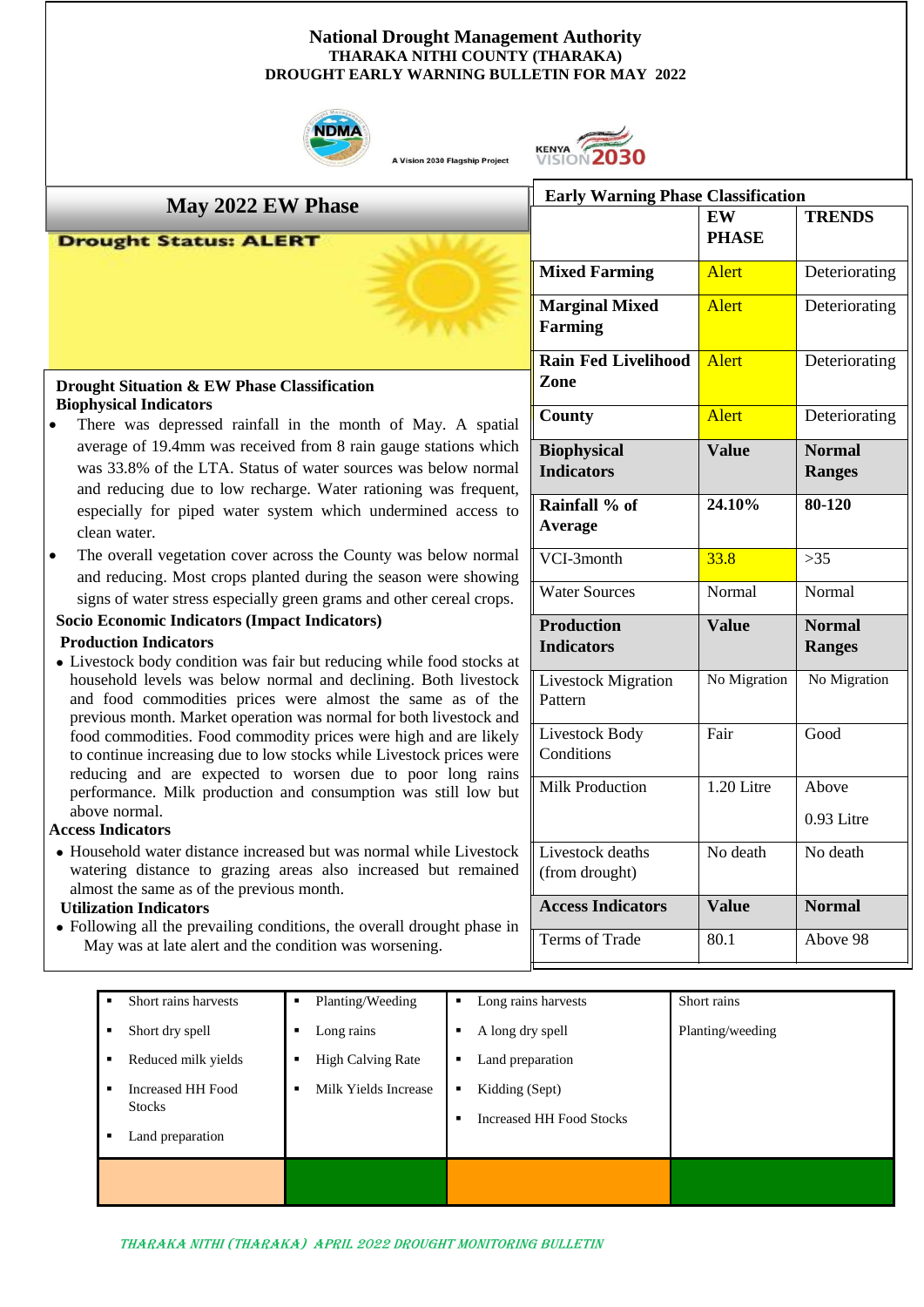| Jan | Feb | Mar | Apr | May | Jun | Jul | Aug | <b>Sept</b> | Oct | <b>Nov</b> | Dec |
|-----|-----|-----|-----|-----|-----|-----|-----|-------------|-----|------------|-----|

**Seasonal Calendar**

# **1.0 CLIMATIC CONDITIONS 1.1 RAINFALL PERFORMANCE**

- The month of May received depressed rainfall, an average amount of 19.4mm of rains was received during the month of May. Precipitation for the month of May was lower than that of the previous year and of the Long term average of 80.5 mm.
- Farming activities during the month of May was mainly weeding and pest control by spraying especially for the pulses. Most crops were experiencing water stress which is an earlier sign of reduced yields for both pulses and cereals. Crops planted during the long rain season of 2022 were cereals and pulses. Cereals planted were millet, sorghum and maize, while for pulses they were green grams, cow peas and pigeon peas.
- The precipitation condition for May 2022 in comparison to that of the previous year of 2021 and that of the long term average is as shown by figure 1 below.



**Figure 1: Rainfall Trend for 2022 Vs. 2013-2021 Average**

## **1.2 Rainfall Distribution**

Most rains received in May were drizzles in most areas. Rainfall was received for an average of 1-3 days while some regions in the Marginal Mixed Farming Zones did not receive any rains. Rainfall in May was unevenly distributed in both time and space as shown by figure 2 below.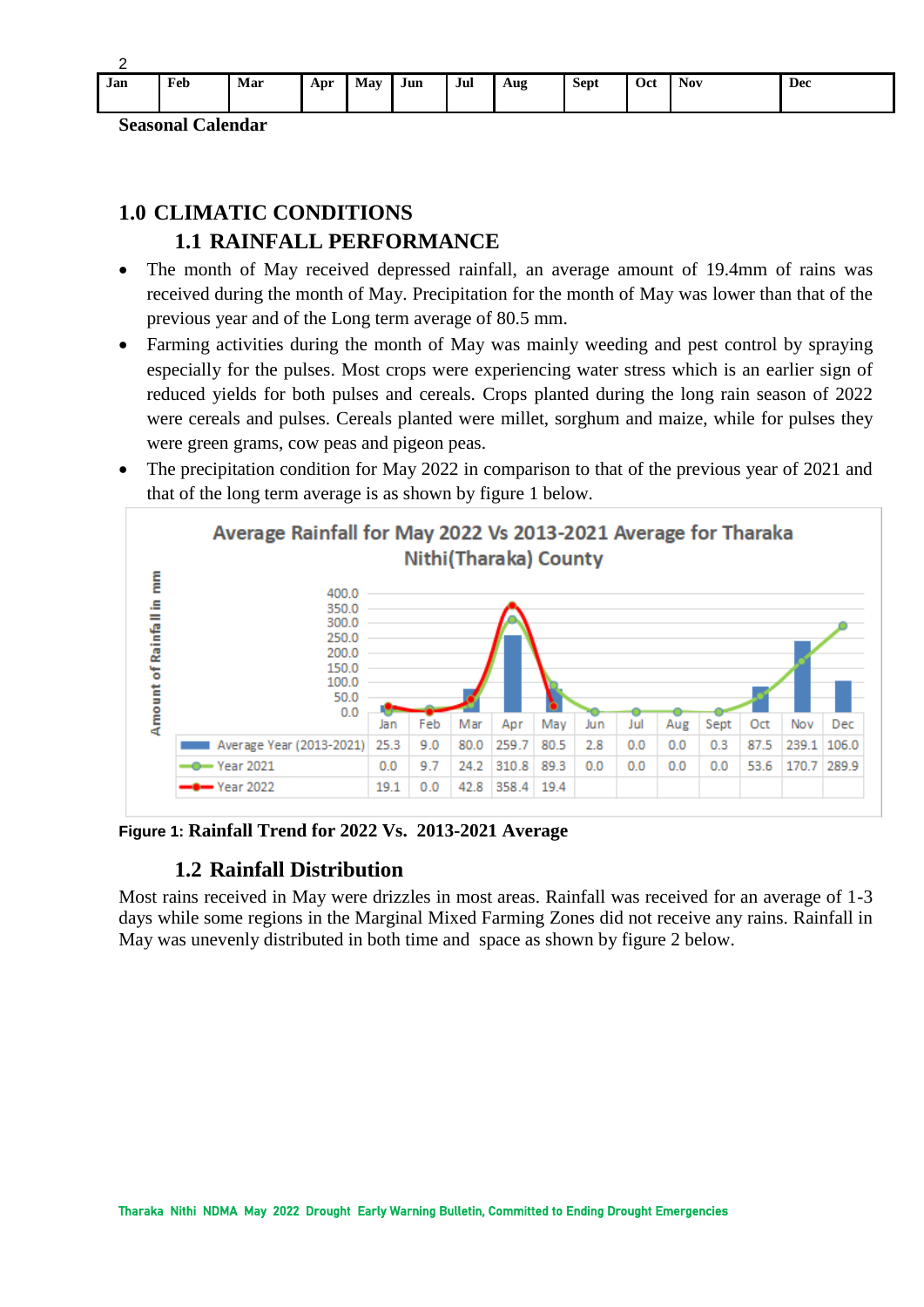

**Figure 2 : Rainfall Distribution Chart**

# **2.0 IMPACTS ON VEGETATION AND WATER 2.0 IMPACTS ON VEGETATION AND WATER**

## **2.1 Vegetation Condition Index (VCI)**

- The cumulative 3 month vegetation cover for Tharaka Nithi County (Tharaka) for the month of May was 33.8 from 32.85 in April which was almost the same as of the previous month indicating below normal of general vegetation cover. The forage condition remained below normal which was the same for both browse and pasture just like that of the previous month.
- Pasture and browse condition was below normal and reducing due to the decrease in rainfall performance from that of the previous month. This decrease was hastened by a steady increase in the overall temperatures.
- Browse and pasture across all the livelihood zones is expected to reduce or remain the same in the next one month. The matrix in figure 3 below shows vegetation cover classification based on the drought phases and the monthly vegetation cover trends of the vegetation condition index for Tharaka Nithi (Tharaka) County



**Figure 3: (a) Matrix and (b) Graph respectively of VCI Classification**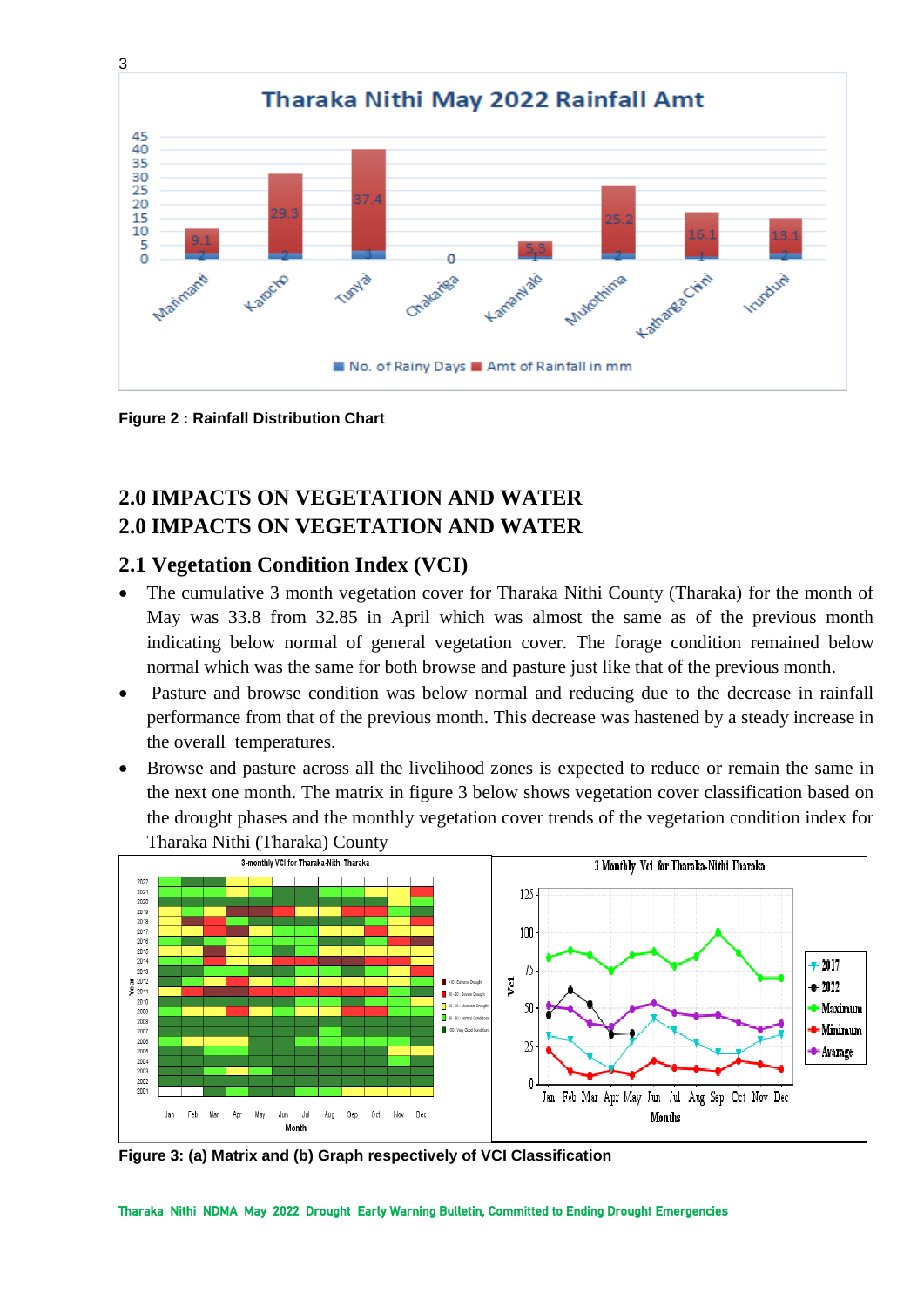# **Table 1**: **May vs. April 2022 VCI (3M)**

| <b>ADMINISTRATIVE UNITS</b> |                          | VCI as at 30 <sup>th</sup> April 2022 | VCI as at 31 <sup>st</sup> May 2022 |  |
|-----------------------------|--------------------------|---------------------------------------|-------------------------------------|--|
| County                      | <b>County/Sub County</b> |                                       |                                     |  |
| <b>Tharaka Nithi</b>        | County                   | 44.03                                 | 42.07                               |  |
|                             | Tharaka                  | 32.85                                 | 33.8                                |  |
|                             | Chuka Igambang'ombe      | 57.76                                 | 51.2                                |  |
|                             | Maara                    | 62.83                                 | 57.21                               |  |

# **2.2 Natural Vegetation and Pasture Condition**

## **Pasture Condition**

- Pasture quantity and quality in the month of May was fair to poor in most parts of the Marginal Mixed Farming Livelihood Zones such as Kamanyaki,Chakariga, Kathangachini, Kiamiramba and some parts Kamacabi among others.
- In the Mixed Farming and Rain fed Livelihood Zones, pasture quality and quantity was good to fair due to modest temperatures and few drizzles of rainfall which was received. This pasture condition was almost the same as of the previous month.
- The situation is expected to reduce or remain the same across all the Livelihood Zones for the next one month.

## **Browse Condition**

- Browse condition in terms of quantity and quality was fair across most parts of Marginal Mixed Farming livelihood zones in the month of May with a stable trend from that of the previous months. However there were some pockets in selective areas which had poor browse condition such as parts of Kathangachini, Maragwa and Chakariga.
- Browse condition in terms of quantity and quality was good to fair in Mixed Farming and Rain fed Livelihood Zones. This was attributed to cold and wet weather condition which was experience in May of 2022.

## **2.2 Water Sources and Availability**

## **2.2.1 Main Sources of Water**

- The main sources of water for livestock and domestic use in Tharaka Nithi County for the month of May was: Rivers, Boreholes, Pans & Dams and Traditional River wells as shown by figure 4 below. In some trading centres, there was use of piped water system which was mainly abstracted from rivers. Such centres include: Marimanti, Mukothima, Gatunga, Chakariga and Nkondi.
- Due to low recharge level of water in rivers and breakages of water infrastructure, there was interruption of piped water system flow in taps.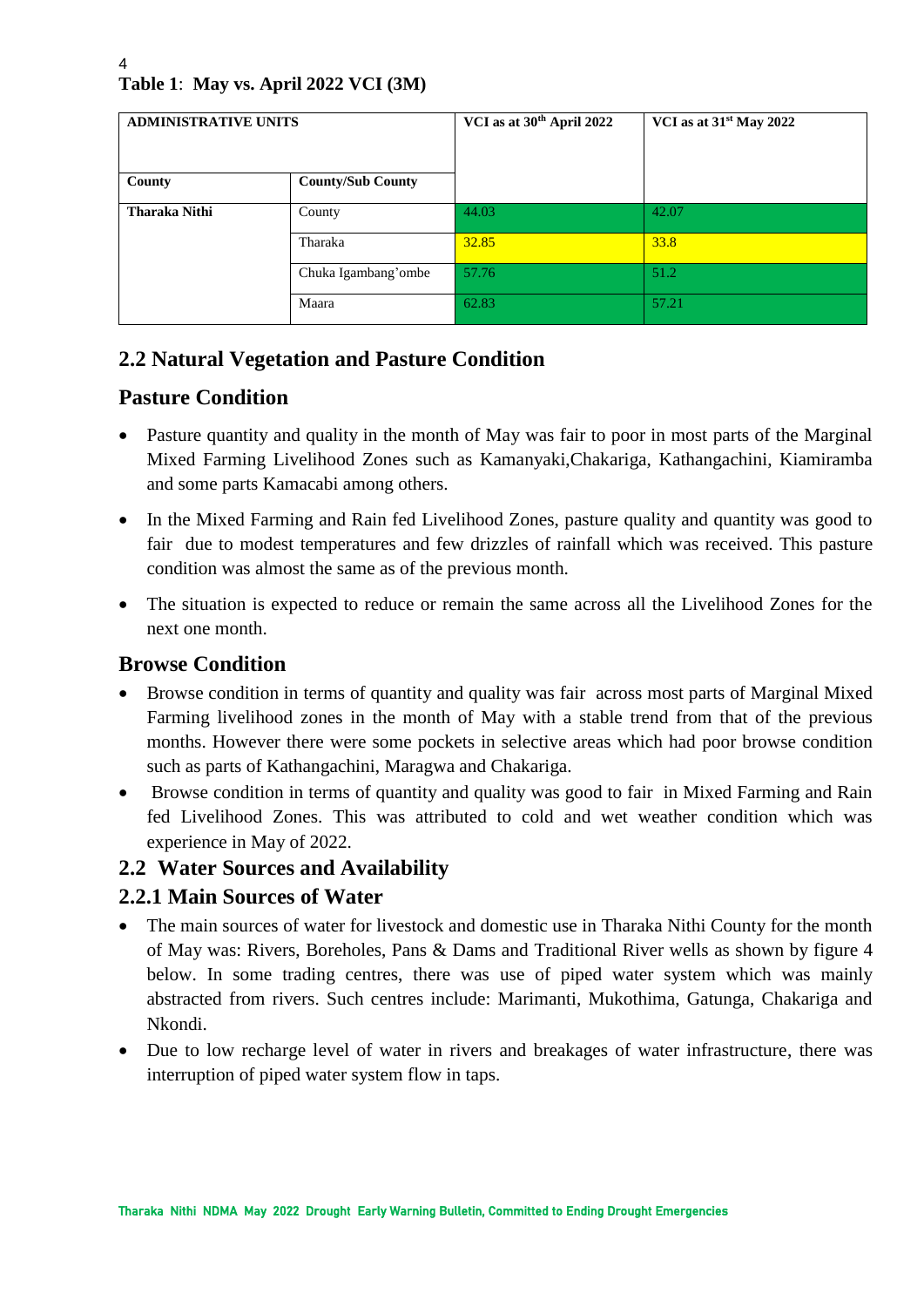

**Figure 4 : Main Water sources Tharaka Nithi County**

## **2.2.2 State of Water Sources**

• The state of water sources for the month of May was normal with a reducing trend . Surface water sources such as rivers showed a decline due to reduction in upstream flow in the upper parts of Meru due to reduced rainfall. The overall status of water sources across all the Livelihood Zones for the month of May was ranked as normal with an index 5 in reference to the scale on table 2 below:

### **Table 2: State of Water Sources**

| <b>INDEX</b>                | <b>STATE OF WATER</b>                | <b>DESCRIPTION</b>                                                                                                                                                                                                                                                     |
|-----------------------------|--------------------------------------|------------------------------------------------------------------------------------------------------------------------------------------------------------------------------------------------------------------------------------------------------------------------|
| 1                           | EMERGENCY.SITUATION                  | All main water sources have dried up; only few boreholes<br>still yielding significant amounts                                                                                                                                                                         |
| $\mathcal{D}_{\mathcal{L}}$ | <b>STRONGLY</b><br><b>INADEQUATE</b> | sources have dried up<br>Surface<br>while<br>water<br>the<br>underground water sources are yielding very little amounts<br>of water. Breakages of boreholes contribute to worsen the<br>situation. Acute water shortage in many areas within the<br>livelihood         |
| 3                           | <b>INADEQUATE</b>                    | Surface<br>sources have dried<br>while<br>water<br>the<br>up<br>underground water sources are yielding modest amounts<br>of water. Concentration of livestock around few water<br>points contribute to spread communicable diseases and to<br>degradation of rangeland |
|                             | DECLINING                            | The water availability is below normal for the period, but                                                                                                                                                                                                             |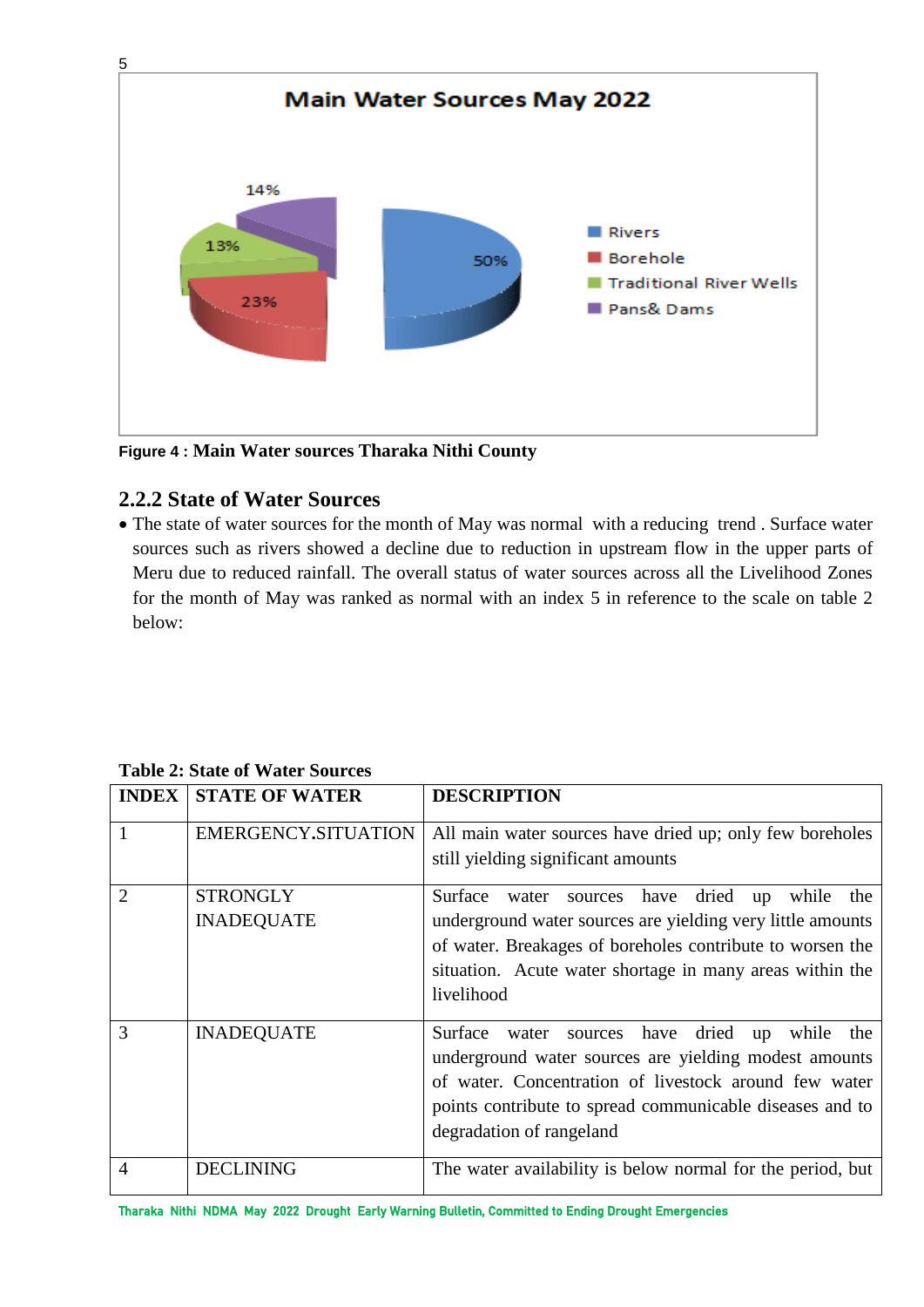|               | showing declining trends.                             |
|---------------|-------------------------------------------------------|
|               |                                                       |
| <b>NORMAL</b> | The water availability is normal for the period       |
| GOOD          | The water availability is above normal for the period |

## **2.2.3 Household Water Access**

- Average Household water return distance increased from 3.5 Km in April to 3.7 Km in May. This increase in Household water distance could be attributed to reduction in rainfall leading to low recharge of water sources. Household return water distance was 5 Km in Marginal Mixed Farming Livelihood Zone, Mixed Farming Livelihood Zone was 3 Km while the Rain Fed Livelihood Zone had the least household water distance of 1.4 Km.
- The average distance of household access to water was 27.45% lower than the long-term average of 5.1Km for the month of May as shown in figure 5 below.



**Figure 5 : Household Water Distance**

## **Livestock Access to Water**

- Average return water distance from grazing area increased from 4.3Km in April to 4.4Km in May which was almost the same as of the previous month. This increased distance for Livestock to access water in May could be attributed to reduction in water sources and pasture and browse due to reduced rainfall amounts.
- The longest return water distance to grazing areas was recorded in the Marginal Mixed Farming recorded a distance of 5.6Km,Mixed Farming Livelihood Zone recorded a distance of at 4 Km while Rain Fed Cropping Livelihood Zone recorded the least distance of 2 Km.
- The average return water distance from grazing areas was 18.52% lower than the long term average distance of 5.4 Km for this time of the year as shown in figure 6 below.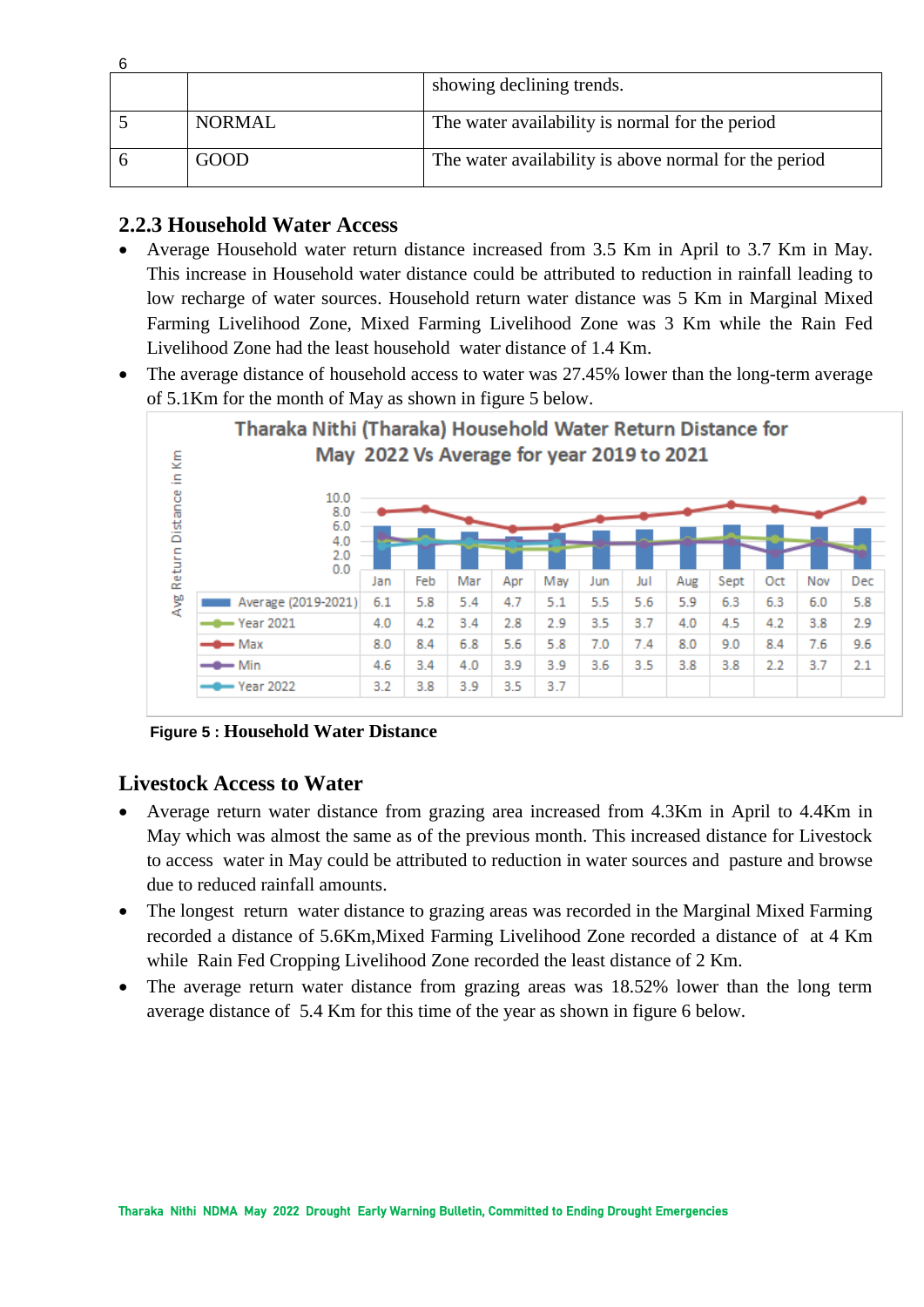

**Figure 6 : Grazing to Water Distance for Livestock Trend**

## **3.0 PRODUCTION INDICATORS**

## **3.1 Livestock Production**

## **3.1.1 Livestock Body Condition**

- Livestock body condition for cattle was fair to poor in the Marginal Mixed Farming Livelihood Zones; fair in the Mixed and Rainfed livelihood zones while that for shoats was fair in the Marginal Mixed Farming Livelihood Zone and fair to good in the Mixed and Rainfed Livelihood Zones. The current livestock body condition could be attributed to fair to poor pasture conditions and fair browse condition across most of the Livelihood Zones.
- This was due to reduction of pasture and browse which was occasioned by suppressed rains especially in the months of May 2022.
- The Livestock body condition in May for cattle and shoats showed some reduction in Mixed, Rain fed and in the Marginal Mixed Farming Livelihood Zones. The Livestock body condition could be rated at index 5 as per the livestock threshold scale below.

### **Table 2 : Livestock Body Condition categories**

| <b>BODY CONDITIONS</b>                                         | <b>SCORE</b>          | <b>WARNING STAGE</b>         |
|----------------------------------------------------------------|-----------------------|------------------------------|
| <b>Emaciated, little muscle left</b>                           | 1                     | <b>Emergency</b>             |
| Very thin no fat, bones visible                                | $\overline{2}$        |                              |
| Thin fore ribs visible                                         | 3                     | <b>Alert Worsening/Alarm</b> |
| Borderline fore-ribs not visible, $12th$ & $13th$ ribs visible | $\boldsymbol{\Delta}$ | <b>Alert</b>                 |
| <b>Moderate. Neither fat nor thin</b>                          | 5                     | <b>Normal/Alert</b>          |
| <b>Good smooth appearance</b>                                  | 6                     |                              |
| Very Good Smooth with fat over back and tail head              | 7                     | <b>Normal</b>                |
| Fat, Blocky. Bone over back not visible                        | 8                     |                              |
| <b>Very Fat Tail buried in fat</b>                             | 9                     |                              |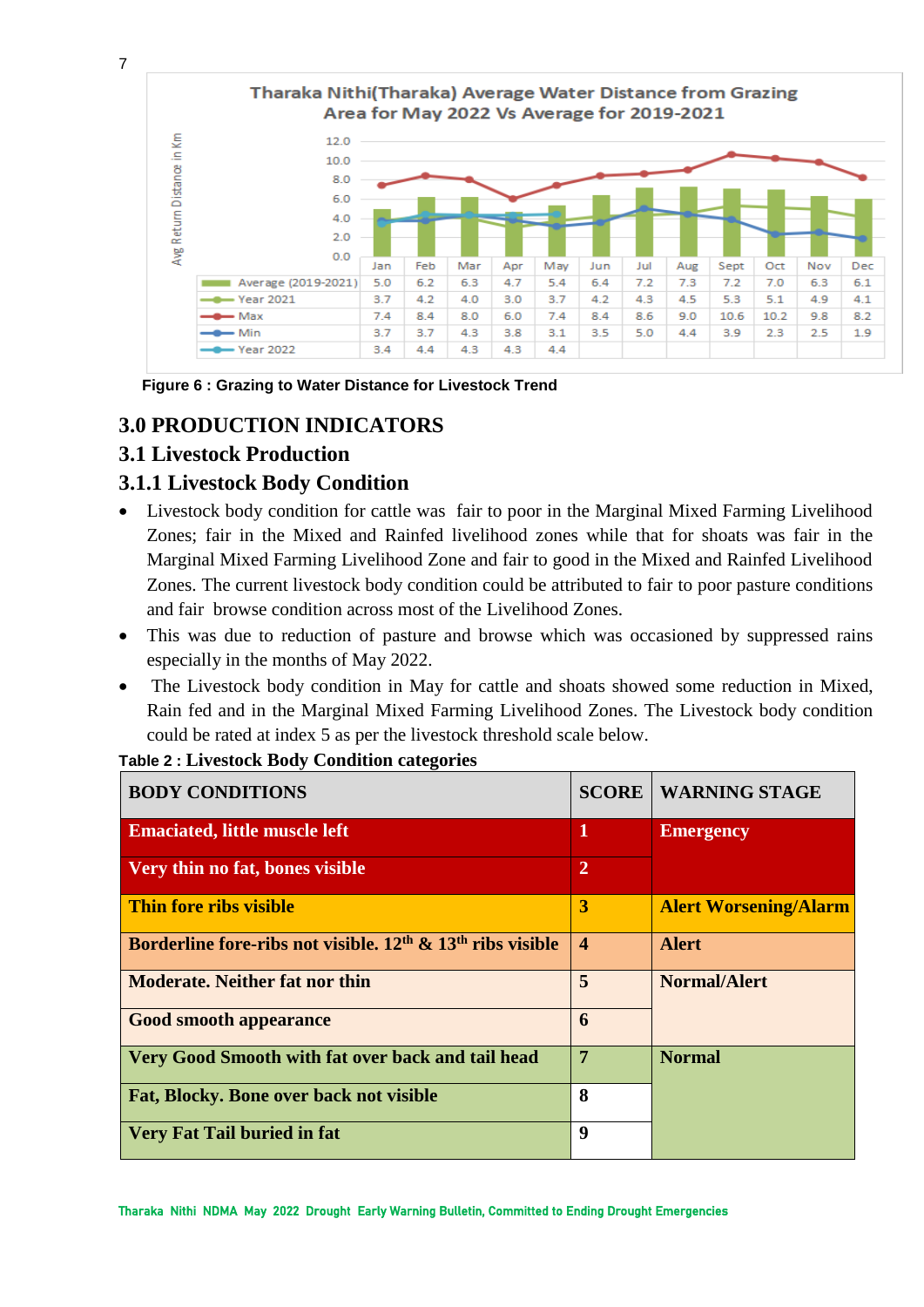## **3.1.2 Livestock Diseases and Migration**

- There was a reduction in cases of human wildlife conflicts. Few cases were mainly along river Tana where hippos were invading some irrigated farms. Some other few instances were from monkeys invasion of farms.
- There were few cases of Livestock intra-migration in areas of Kiamiramba,Gatue, Kathangachini, Maragwa, Kamanyaki and parts of Marimanti in the Marginal Mixed Farming Zones.
- There were suspected cases of FMD in cattle and pigs in Nkondi, Karaani and areas around Marimanti Zones.

## **3.1.3 Milk Production**

- The average Milk production per household per day decreased from 1.7litre per household per day in April to 1.2 of a litre per household per day in May. The reduction milk production could be attributed to reduction in pasture and browse. Other factors which undermines production were indigenous cattle breeds which are mainly for beef production.
- The pasture condition was fair to poor while the browse condition was fair and reducing. Marginal Mixed Farming Livelihood Zone had an average production per household per day of more than 2 litres per household per day while the other livelihood Zones recorded an average production of 1 litre per household per day. However, milk production per household per day was higher than that of the 3-year average of 0.93 litre per household per day for this time of the year.



### **Figure 7 : The Trend of Milk Production**

## **3.2 Crop Production**

## **3.2.1. Timeliness and Status of Crops**

- Farming activities during the month of May was weeding and weed control by spraying for the 2022 long rain season.
- The crop condition was poor, stage of crop development was at podding for cereals while the millet and sorghum were at tassling stage.
- Tharaka Nithi NDMA May 2022 Drought Early Warning Bulletin, Committed to Ending Drought Emergencies The main pulses for the long rain season were green grams, cow peas and pigeon peas while cereals grown were millet, sorghum and maize. Few maize crops were grown in the Mixed and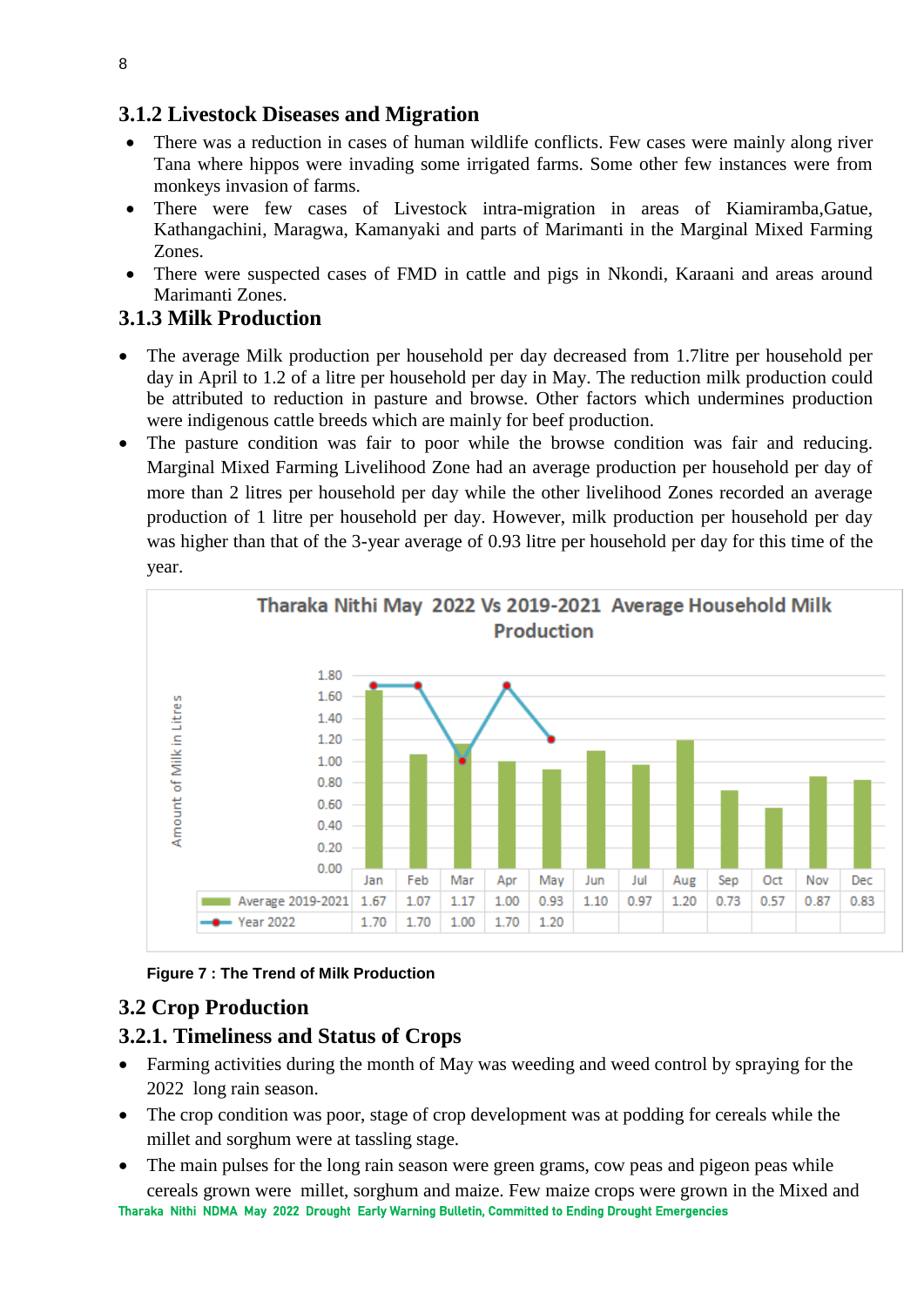9

Rain fed Livelihood Zone and they are mostly in the tassling stage but their condition is not good.

## **3.2.2. Pests and Diseases**

There were no reported cases of pests and diseases in the month of May. There was however an alert of the outbreak of caterpillars and African Army worm invasion of farmer after several reported cases in the County. Therefore, there is need for close monitoring,surveillance and stocking of agrovets with relevant chemicals for control just in case of an outbreak.

# **4.0 MARKET PERFORMANCE**

## **4.1 Livestock Prices**

# **4.1.1 Cattle Prices**

- The average cattle price decreased from Kshs. 31,039 in April to Kshs. 26,227 in May. The decrease in cattle price could be attributed to reducing pasture leading to reduction in cattle body condition hence a decrease in cattle price.
- The Mixed Farming livelihood Zone had the highest average price of Kshs 32,250; Marginal Mixed Livelihood Zone had the price of Kshs 27,334 while the Rain Fed Cropping Farming Livelihood Zone had the least price of Kshs 20,000. The current price was 14.19 percent higher than the three-year average of Kshs 22,967 for May.



## **Figure 8 : The Trend of Cattle Price**

## **4.1.2 Goat Prices**

- The average goat price decreased from Kshs 5,023 in April to Kshs 4,005 in May due to reduced body condition occassioned by reduction in browse due to poor rainfall performance. The Marginal Mixed Farming Livelihood Zone had the highest price of Ksh. 4,250;Mixed Farming Livelihood Zone recorded the price of Kshs 4,025 while the Rain Fed Cropping Livelihood Zone recorded the lowest price of Ksh. 3,500.
- The average goat price was 5.5% higher than the three-year average of Ksh 3,797 for May.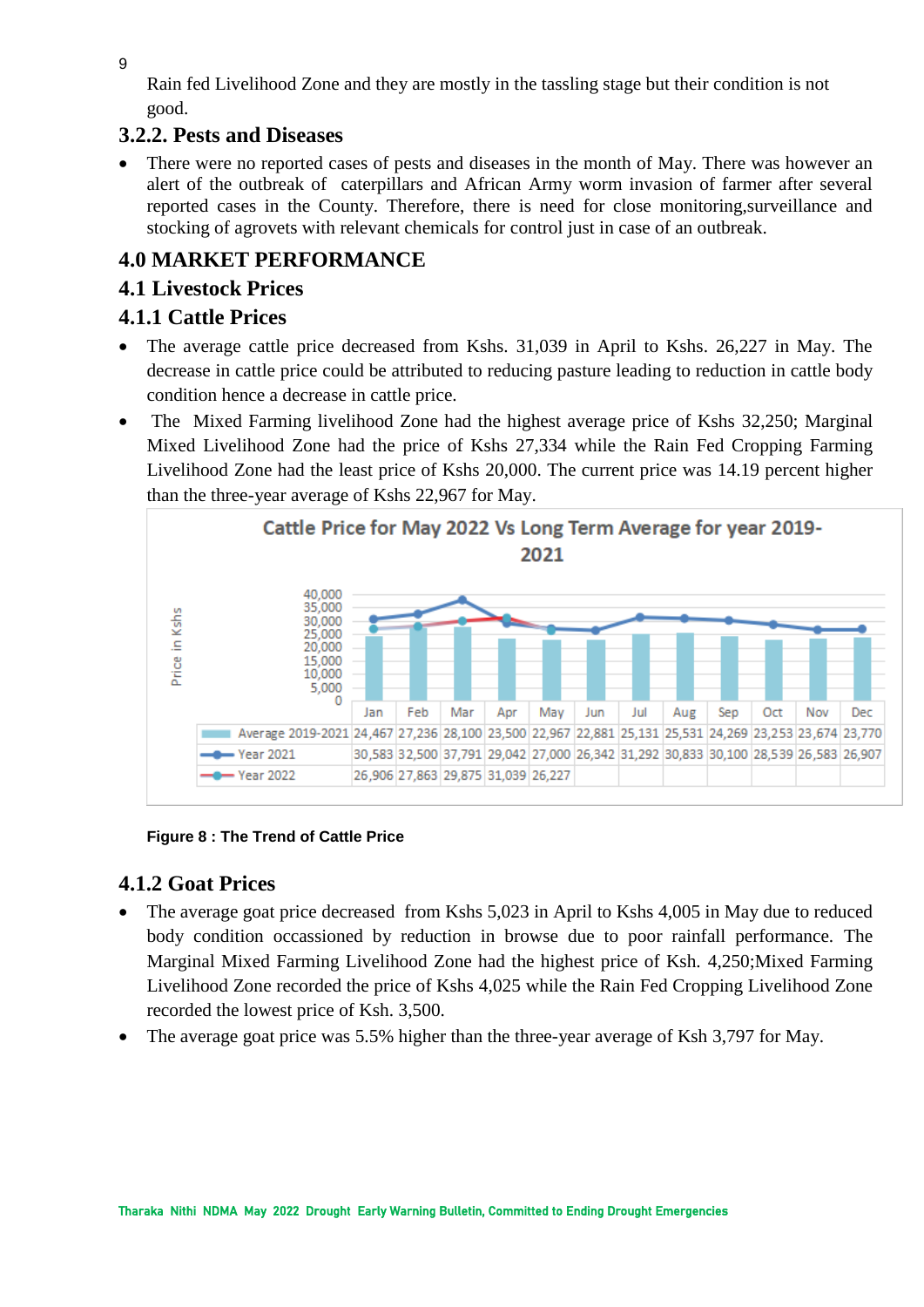

**Figure 9 : The Trend of Goat's Price**

## **4.2 Maize Prices at Market Level**

### **4.2 .1 Price of Cereals and Other Food Products**

### **4.2.2 Maize Prices at Market Level**

- The average market price of a Kilogram of maize increased from Kshs 49 per Kg in April to Kshs 50 per Kg in May. This increase in maize price was attributed to poor 2021 short rain harvest for maize in the County leading to diminishing stocks hence high prices. The maize stocks are expected to decline in the next two month till the next harvest in July and August.
- Maize price was Kshs 52.5 per Kg in the Marginal Mixed Farming Livelihood Zone, Kshs 50 per Kg in the Mixed Farming Livelihood Zone while the Rain Fed Livelihood Zone recorded the least price of Kshs 45 per Kg. The average maize price was 28.21 percent higher than the threeyear average price of Kshs 39 per Kg for May.



**Figure 10 : Trend of Maize Price**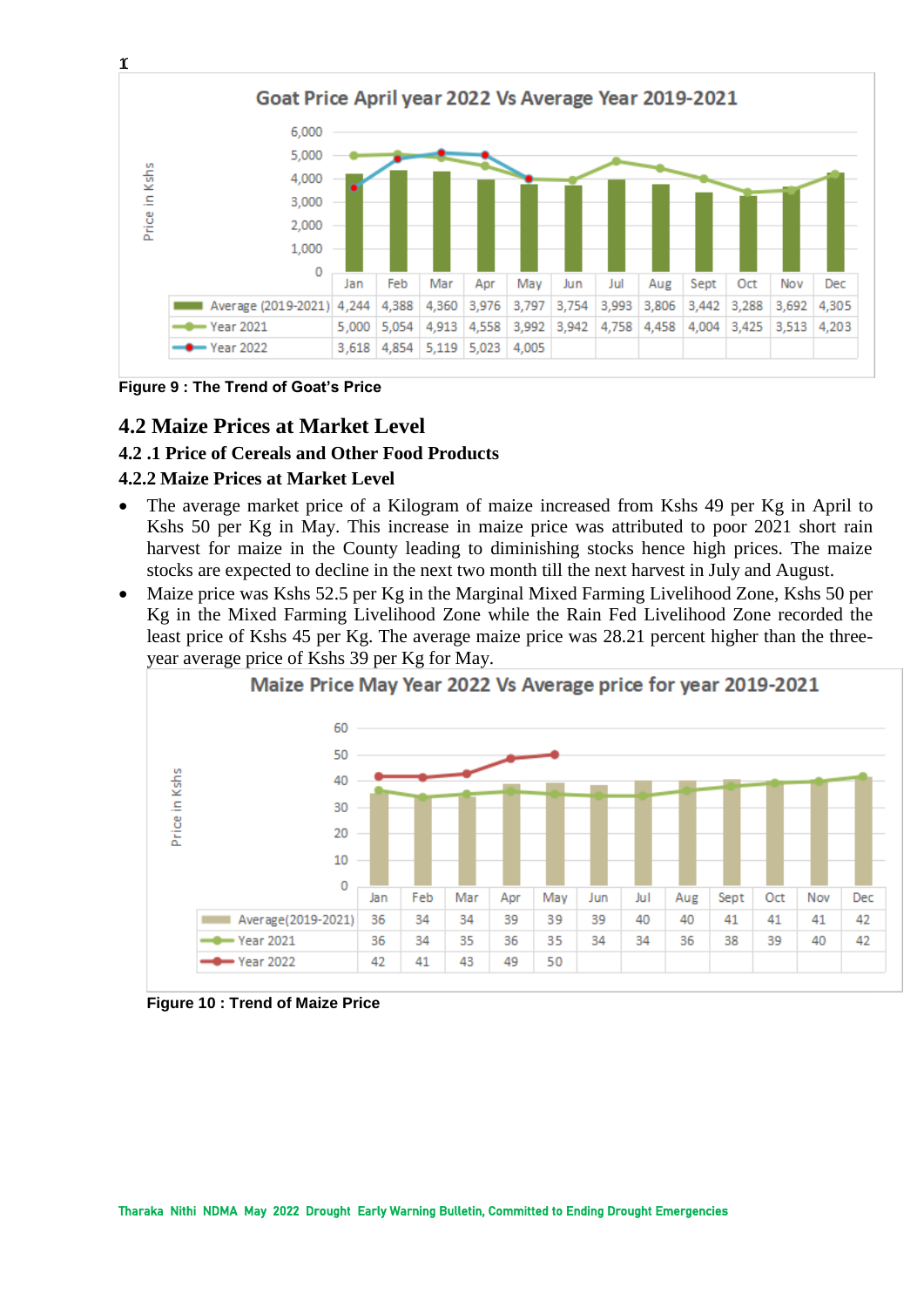## **4.2.4 Millet Price at Market Level**

- The average market price of millet decreased from Kshs 62 per Kg in April to Kshs 55 per Kg in May. Despite the decrease, millet price was still high and this could be attributed to diminishing stocks from the short rain harvest leading high millet price.
- The Mixed Farming Zone recorded a price of Kshs 62 per Kg; Rain Fed Livelihood Zone recorded a price of Kshs 60 per Kg while the Marginal Mixed Farming Zone recorded the least price of Kshs 50 per Kg.
- The average millet price was 30.95 percent higher than the long-term average price of Kshs. 42 per Kg for the month of May.



### **Figure 11 : The Trend of Millet price**

### **4.2.5 Terms of Trade (ToT)**

- ⚫ The Terms of Trade decreased from 103.7 in April to 80.1 in May which was attributed to a decrease in goat price against an increase in maize price.
- With a sale of one goat, a livestock farmer was able to purchase 80.1 Kg of maize indicating a decrease in purchasing power of a livestock farmer to afford food commodities. The highest ToT ratio was recorded in the Marginal Mixed Farming Livelihood Zone at 80.95; followed by Mixed Farming Livelihood Zone at 80.5; while the Rain Fed Cropping Livelihood Zone had the least term of trade ratio at 77.78.
- The term of trade for the period under review was lower than the three year average value of 98 during the same period.



**Figure 12 : Trend of Term of Trade**

Tharaka Nithi NDMA May 2022 Drought Early Warning Bulletin, Committed to Ending Drought Emergencies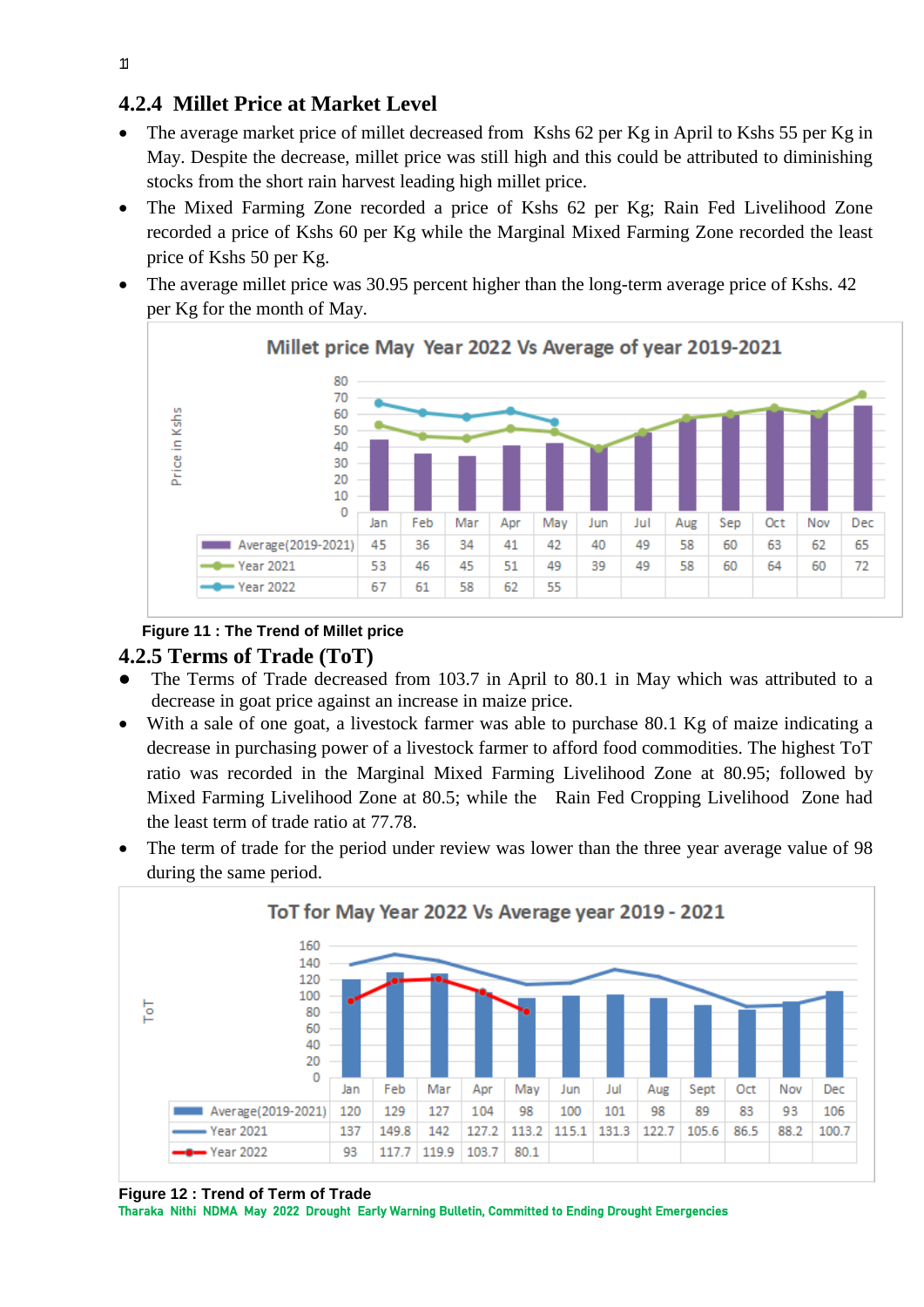# **4.2.6 Income sources**

• The main sources of income for households in Tharaka Nithi County for the month of May were: Casual labour, Petty trade, Sale of Livestock/Livestock products, Employment/Wages and Sales of crops as shown by the figure 14 below.



# **5.0 FOOD CONSUMPTION AND NUTRITION STATUS**

## **5.1.1 Milk Consumption**

- The average milk consumption per household per day decreased from 1.4 litre per household per day in April to 1.1litre per household per day in May. Milk consumption, was higher than that of the the 3 year average and of the previous year.Milk consumption has remained low due to low production in the County except in urban areas where residents depend on processed milk from shops. Other sources of milk are unprocessed milk from the neighbouring County of Meru which is sold in shops.
- The average milk consumed per household per day for the month of May was 29.41 percent higher than the 3-year average consumption of 0.85 of a litre for May.



**Figure 14: Milk Consumption Trend**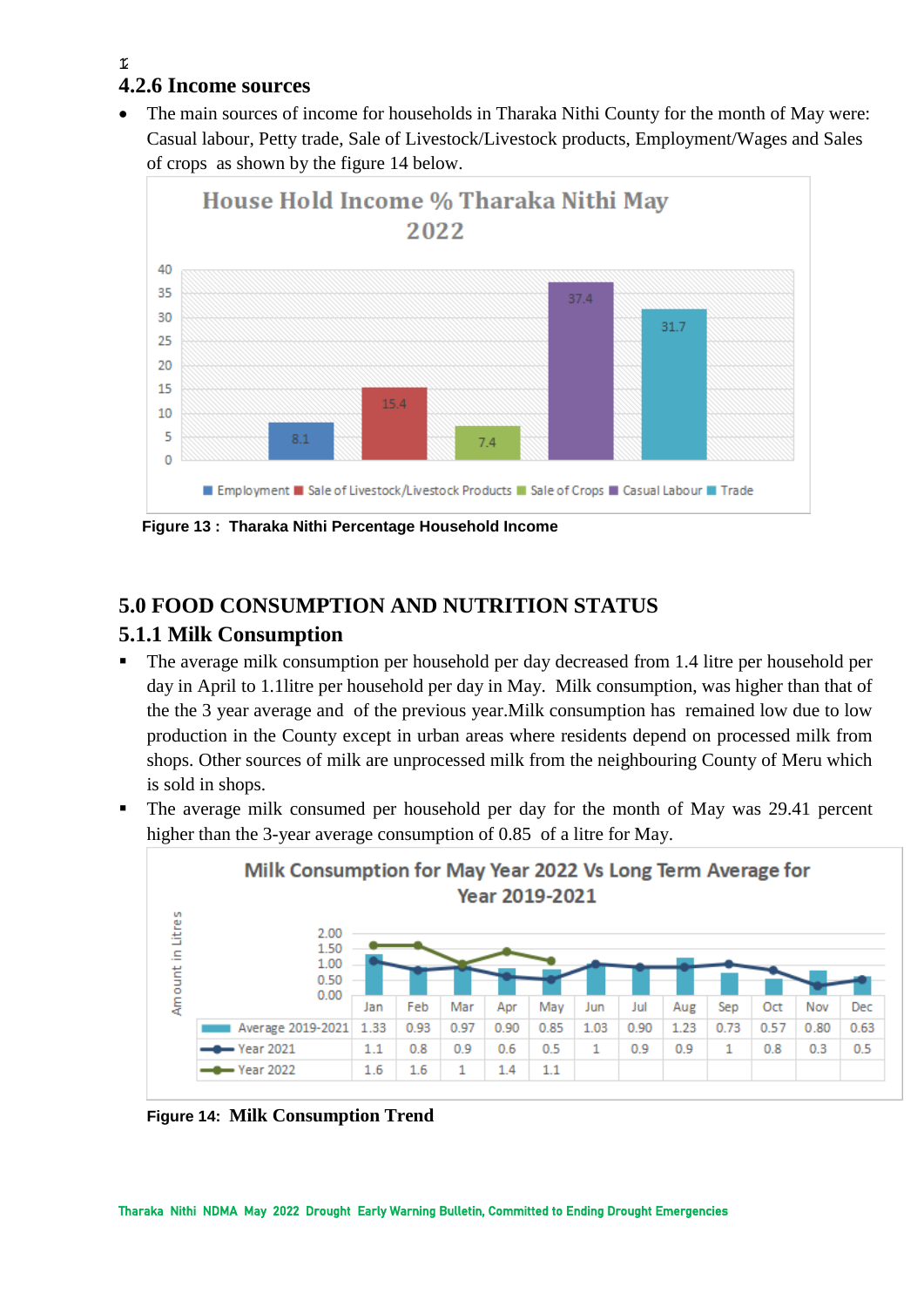### $\tau$ **5.1.2 Food Consumption Score (FCS)**

- Proportion of households with acceptable Food Consumption Score decreased from 80.07% in the month of April to 76.87% in the month of May which was attributed to a decrease in food security situation since, the number of household affording the required quality of meals was decreasing.
- This was collaborated by the coping strategies index which was also on an upward trend. The proportion of household with acceptable FCS in May was higher than the long-term average for May. The percentage of FCS in the three Livelihood Zone for the month of May is as shown in figure 16 below.



**Figure 15 : FCS Trend and FCS by Livelihood Zone**

| <b>Period</b> | Acceptable<br>(%) | <b>Borderline</b><br>(%) | Poor $(\% )$ | Food Insecure HH (%) |
|---------------|-------------------|--------------------------|--------------|----------------------|
| January 2022  | 72.8              | 18.1                     | 9.1          | 27.2                 |
| February 2022 | 96.67             | 3.33                     | 0            | 3.33                 |
| March 2022    | 100               | $\overline{0}$           | $\theta$     | $\overline{0}$       |
| April 2022    | 80.07             | 18.23                    | 1.7          | 19.93                |
| May 2022      | 76.87             | 19.33                    | 3.77         | 23.1                 |

|  |  | Table 3 : Average Food Consumption Score |  |
|--|--|------------------------------------------|--|
|  |  |                                          |  |

• The poor food consumption score implies household are not consuming staples and vegetables every day and rarely consuming protein rich food, borderline imply household are consuming staple, vegetable every day accompanied by oil and pulse a few times in a week while the acceptable imply households consuming staples, vegetables every day, and frequently accompanied by pulses.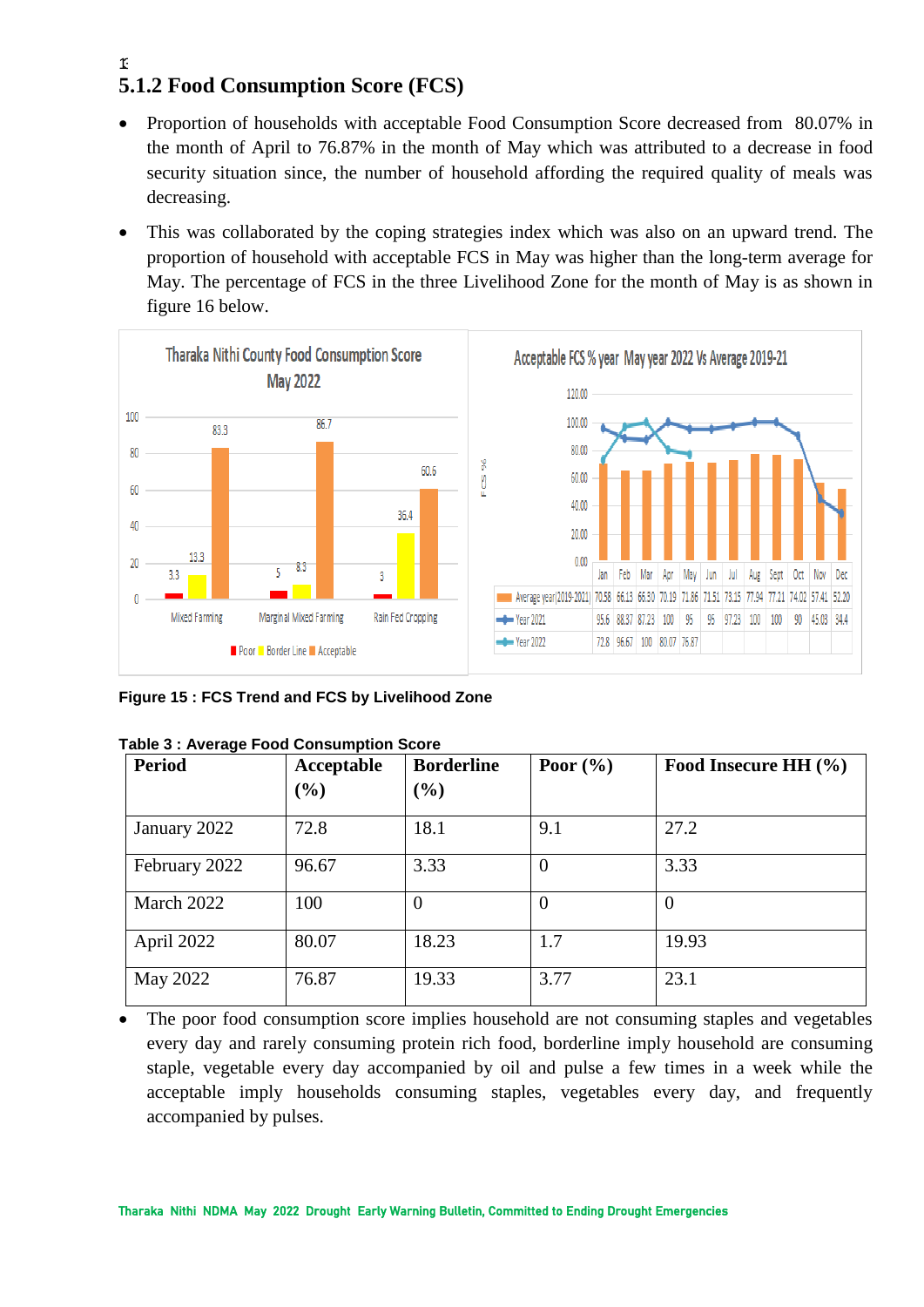### $\gamma$

# **5.2 UTILISATION INDICATORS**

## **5.2.1 Health and Nutrition Status**

• The prevalence of most common diseases for the general population in Tharaka Nithi County include diseases of the respiratory system, malaria, skin disease, urinary tract infections and rheumatism while those mainly affecting children under five years include: diseases of the respiratory system, pneumonia, malaria, intestinal worms and skin diseases.

## **5.2.2 MUAC**

• The percentage of sampled children between 6 to 59 months whose MUAC percentage was less than 135mm increased from 1% in April to 5% in May. This increase in MUAC percentage for children at risk of malnutrition was attributed to deteriorating food security situation in the County which affected children.The number of malnourished children was higher than the long term average for the month of May of 1.7%.

![](_page_13_Figure_6.jpeg)

• Most of the cases were recorded in the Marginal Mixed Farming Livelihood Zones.

## **Figure 16 : MUAC% trend for Under 5 yrs. Children**

## **5.2.3 Coping Strategy Index**

- The Coping Strategy Index (CSI) increased from 8.3 in April to 12.8 in May which was attributed to diminishing stocks which led to increased stress in obtaining food or money to buy food at household level.The increase in CSI value for May was attributed to increase in household stress in obtaining food or money to buy food especially of the vulnerable households. The CSI in the Marginal Mixed Farming Zone was 20.5, in Mixed Farming Zone CSI value was 13.3 while the Rain Fed Livelihood Zone recorded the CSI value of 4.7.
- The CSI value for May 2022 was higher than that of 2019-21 average of 9.59 as shown in figure 18 below.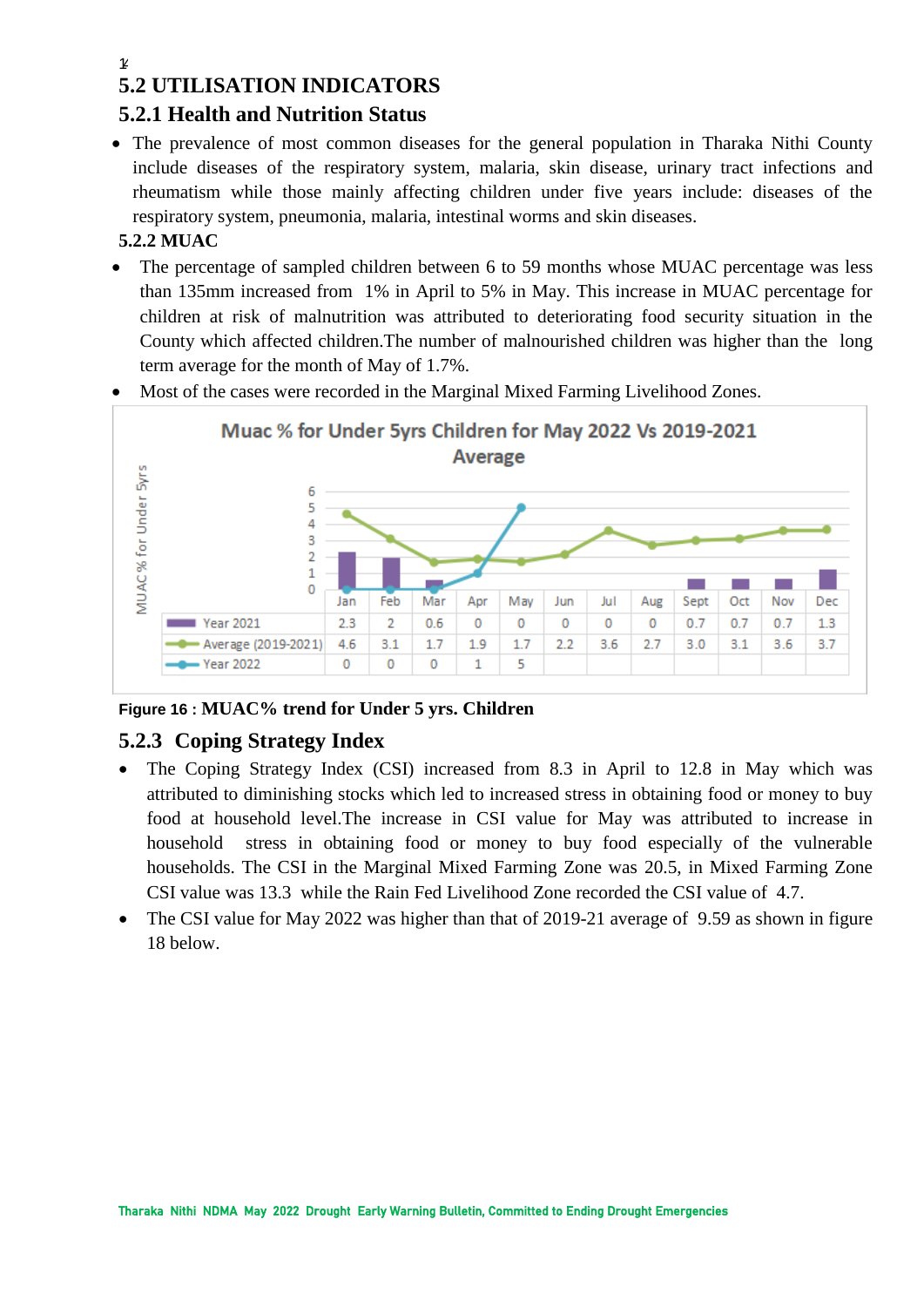![](_page_14_Figure_0.jpeg)

**Figure 17 : Trends of rCSI**

- The most commonly employed coping strategy mechanisms during the month of May was: Obtaining of goods on credit, Reliance on less preferred and less expensive food, selling of stocks and spending of savings among others.
- Some households employed livelihood based coping strategies such as sale of some household assets, spending of savings as well as borrowing of short term loans.

## **6.0 CURRENT INTERVENTIONS AND RECOMMENDATIONS**

## **6.1 Ongoing Interventions**

## **Food intervention**

- ⚫ Provision of Relief Food to 500 Households by Kenya RedCross Society for 3 months from May to July of 2022 in Tharaka North Sub- County in Kanjoro Location under the **Drought Emergency Response Programme.**
- Provision of Relief Food to 2,674 Households by Plan International for 3 months from May to July of 2022 in Tharaka North Sub- County in Kanjoro Location under the **Drought Response programme.**
- ⚫ Provision of Food Feeding Program to 10 schools by Plan International from May to June of 2022 under the **Drought Response Programme.**

## **Cash Transfer**

- Provision of Kshs 4,500 per household to 2,674 households by Plan International in the months of May and June of 2022 in Tharaka North Sub County.
- Provision of Kshs 5,747 per household to 500 households by Kenya Red Cross in the months of May to July of 2022 in Tharaka North Sub County under the Drought Emergency Response Programme.
- In Tharaka North, 400 names of contact person of vulnerable households and 676 contact persons of vulnerable have been submitted for consideration.

## **6.2 Food Security Prognosis**

• During the month of May, farming activity was weed control for the long rain season. Depressed rainfall was realized during the month of May when both pulses and cereal crops were at their crucial stage of Development. Pulses planted in March and April were green grams, cow peas,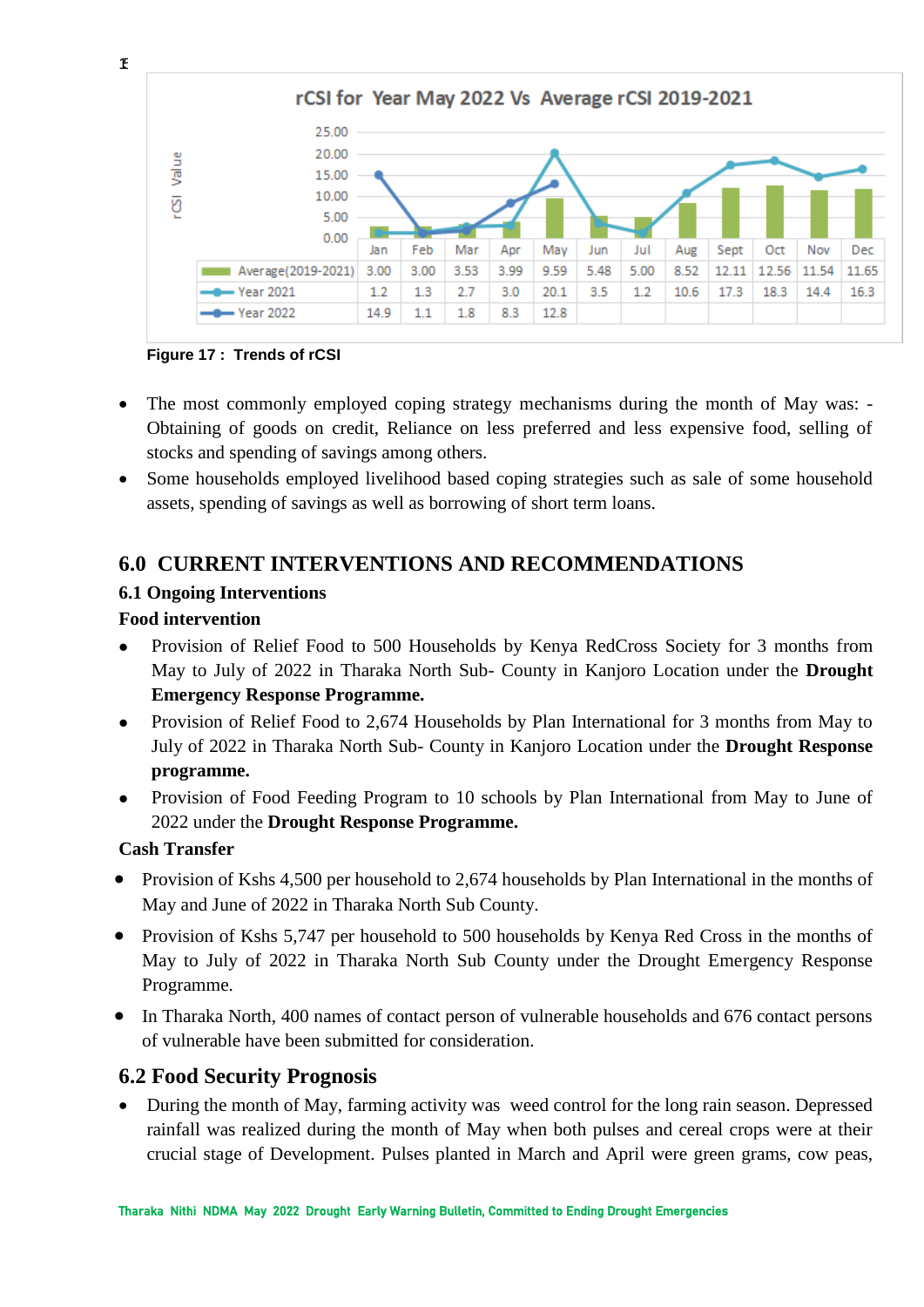pigeon peas and few traces of beans while cereals grown were millet, sorghum and maize.Maize and beans were grown in some few areas of the Mixed and Rain- Fed Zones.

- Food stocks were replenished during the short rain harvest, however, harvests were below the long term average. Most of the residents are therefore likely to depend on markets for food due to poor harvest. Food prices are likely to remain high for the next five months until the next season's harvest in July if the rainfall performs well.
- Pasture and browse condition was fair to poor. Pasture and browse condition is likely to decrease for the next 1 month due to poor performance of the long rainfall which will lead to degeneration of pasture and browse leading to reduction of livestock body condition hence a decrease in livestock prices.
- There was normal to below normal status of water condition in May for both surface and underground water sources, this resulted to longer household watering and livestock grazing to watering distance, the situation likely to deteriorate in the next one month due to poor recharge of the available sources from the low rains.
- Market operations were normal since food crops were being sourced from outside the county except for millet, sorghum,pegion peas and greengrams. Food commodities such as maize and beans were being sourced from outside the County.
- Due to poor short rain harvest and longrains, food stocks at households' level is likely to decrease across all the Livelihood Zone for the next 3 month which might lead to high commodity prices till July when the next harvest which will replenish stocks although for a shorter period.
- Markets operations are likely to be modest for livestock due fair to poor pasture and browse while food prices are likely to be high for the next three months due low stocks till the next long rain harvest.
- Pasture condition is fair to poor and the condition is likely to reduce for the next one month leading to longer grazing distance, decreased milk production and poor livestock body condition.
- Decreased milk production is likely to lead to decrease in milk consumption hence a likelihood of an increase in malnutrition level amongst the under 5 years' children.
- Terms of Trade is modest and is likely to decrease due to decrease in goat and an increase in maize price and the trend is likely to continue for the next 3 months till replenishment of stocks from the long rain harvest in July.
- Households in the County are likely to be Food stressed for the next 3months till the next long rains harvest which might positively affect income and food availability.

# **7.0 RECOMMENDATIONS (February 2022 to July 2022)**

The County Government and different stakeholders should start concentrating on activities geared towards resilience to propel household towards food security. Some of the recommended interventions.

| County             | Ward | Intervention | No. of<br>beneficiaries | <b>Proposed</b><br><b>Implementers</b> | <b>Required</b><br><b>Resources</b> | <b>Available Time</b><br><b>ResourcesFrame</b> |
|--------------------|------|--------------|-------------------------|----------------------------------------|-------------------------------------|------------------------------------------------|
| <b>Agriculture</b> |      |              |                         |                                        |                                     |                                                |

 $\mathfrak{r}$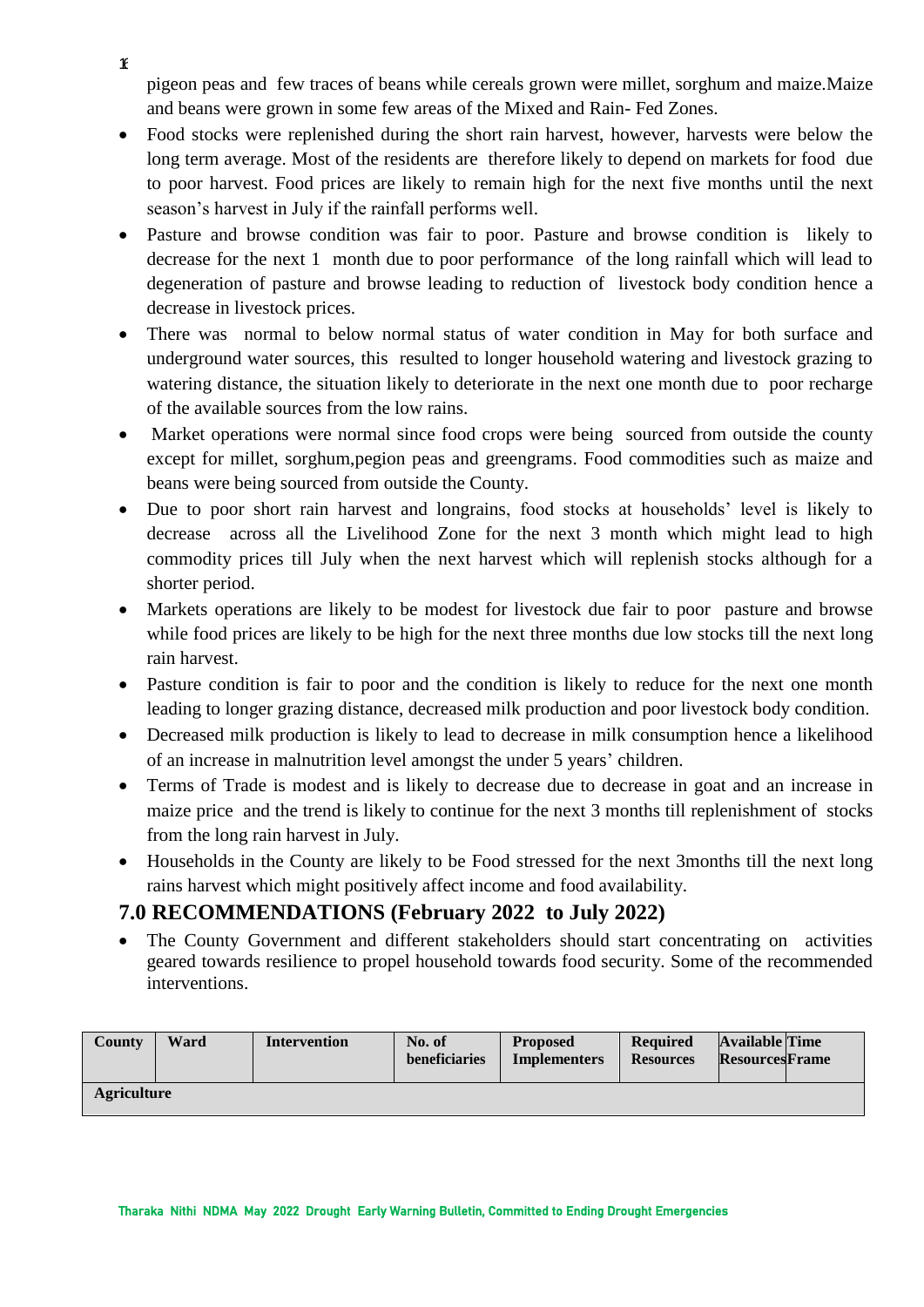| $\pmb{\mathcal{V}}$                                             |                                                                                            |                                                                                                          |        |                                                                |              |                |                       |
|-----------------------------------------------------------------|--------------------------------------------------------------------------------------------|----------------------------------------------------------------------------------------------------------|--------|----------------------------------------------------------------|--------------|----------------|-----------------------|
| Tharaka<br>North,<br>South<br>and<br>g'ombe<br>Sub-<br>Counties | Gatunga,<br>Marimanti, Chi<br>akariga,<br>Nkondi,<br>Igamban Mukothima, Iga<br>mbang'ombe, | · Provision of food<br>relief to 23,391<br>50%)<br>(i.e.<br>vulnerable<br>population<br>at<br>75% ration | 23,391 | National<br>and<br>County<br>Government<br>and<br>well Wishers | 11,196,795   | personel       | Immediatel<br>у       |
| Tharaka                                                         | Gatunga                                                                                    | Training of the                                                                                          | 7000   | County govt                                                    | Funds        |                | personnel immediately |
| Nithi                                                           | Mukothima                                                                                  | community on<br>post-harvest<br>management<br>technologies                                               |        | National govt                                                  |              |                |                       |
| Tharaka                                                         | Gatunga                                                                                    | Promotion of                                                                                             | 3000   | County govt                                                    | Funds        |                | Personnel immediately |
| Nithi                                                           | Mukothima                                                                                  | kitchengarden                                                                                            |        | National govt                                                  | Seeds        |                |                       |
|                                                                 |                                                                                            |                                                                                                          |        |                                                                | Kitchen      |                |                       |
|                                                                 |                                                                                            |                                                                                                          |        |                                                                | garden       |                |                       |
|                                                                 |                                                                                            |                                                                                                          |        |                                                                | construction |                |                       |
|                                                                 |                                                                                            |                                                                                                          |        |                                                                | materials    |                |                       |
| Tharaka                                                         | Gatunga                                                                                    | Organize for                                                                                             | 4000   | County govt                                                    | Funds        |                | Personnel immediately |
| Nithi                                                           | Mukothima                                                                                  | table banking                                                                                            |        | National govt                                                  |              |                |                       |
|                                                                 |                                                                                            | groups to pull                                                                                           |        |                                                                |              |                |                       |
|                                                                 |                                                                                            | together                                                                                                 |        |                                                                |              |                |                       |
|                                                                 |                                                                                            | resources for                                                                                            |        |                                                                |              |                |                       |
|                                                                 |                                                                                            | money lending                                                                                            |        |                                                                |              |                |                       |
| Tharaka                                                         |                                                                                            | Rehabilitation                                                                                           | 3000HH | Dept. of                                                       | Funding      |                | Technical 2020-2022   |
| Nithi                                                           |                                                                                            | and                                                                                                      |        | Agriculture                                                    | from the     | <b>Experts</b> |                       |
|                                                                 |                                                                                            | Establishment of                                                                                         |        |                                                                | County       |                |                       |
|                                                                 |                                                                                            | new irrigation                                                                                           |        |                                                                |              |                |                       |
|                                                                 |                                                                                            | schemes                                                                                                  |        |                                                                |              |                |                       |
| Livestock                                                       |                                                                                            |                                                                                                          |        |                                                                |              |                |                       |
| Tharaka                                                         | Tharaka                                                                                    | Community                                                                                                | 120    | County                                                         | Ksh.         | Personnel      | January to            |
| Nithi                                                           | South                                                                                      | Sensitization on                                                                                         |        | Government,                                                    | 120,000      |                | July, 2022            |
|                                                                 |                                                                                            | the importance of                                                                                        |        | Livestock                                                      |              |                |                       |
|                                                                 |                                                                                            | fodder                                                                                                   |        | Production,                                                    |              |                |                       |
|                                                                 |                                                                                            | preservation,                                                                                            |        | Caritus Meru,                                                  |              |                |                       |
|                                                                 |                                                                                            | controlled grazing                                                                                       |        | <b>KENDATT</b>                                                 |              |                |                       |
|                                                                 |                                                                                            | and proper                                                                                               |        | and                                                            |              |                |                       |
|                                                                 |                                                                                            | stocking rate                                                                                            |        | <b>NDMA</b>                                                    |              |                |                       |